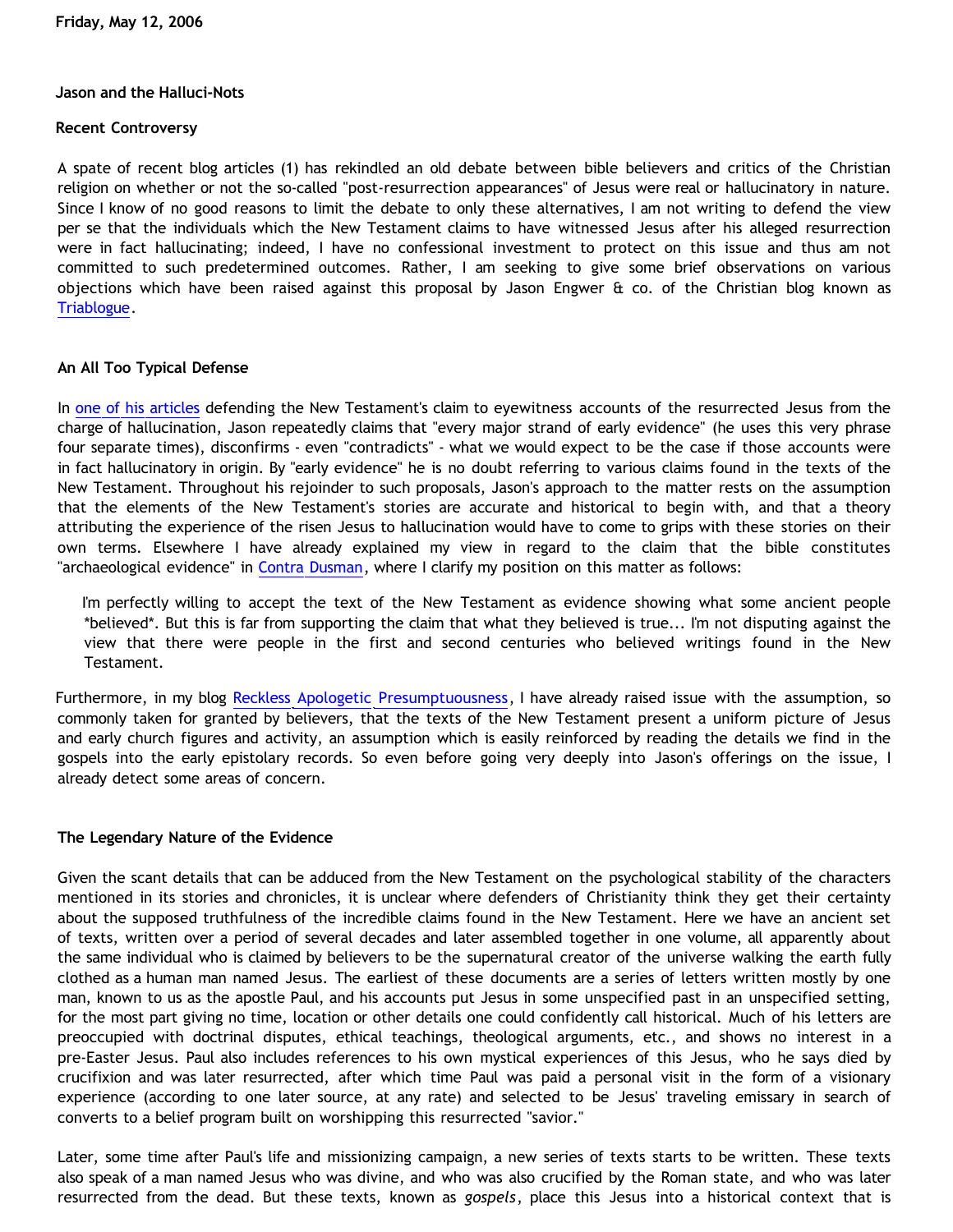absent from Paul's many letters. All four of these texts portray a Jesus that bears little if any resemblance to the Jesus that Paul describes. The gospel Jesus, for instance, is said to have been from Nazareth, was born of a virgin, survived a slaughter of infants ordered by a jealous king, was baptized by a man named John the Baptist, worked as a carpenter, conducted a preaching ministry in and around Judea, taught in parables, cast out demons and healed diseases, worked various miracles, raised the dead back to life, was betrayed to Roman authorities by a man named Judas Iscariot, and was executed under the rule of Pontius Pilate. While the letters of Paul speak of a Jesus in an unspecified, vague past with virtually no historical details, the later gospel texts paint a detailed portrait that comes alive in the imagination of the reader, complete with other characters who interact with Jesus as well as place names and other location references, all of which give their portrait of Jesus a historical context that Paul's letters do not have.

What's more is that the gospel texts essentially repeat the same story (suggesting that later narratives were derived from the earliest account to produce new versions), and - significantly - that the gospel story grows more elaborate and impressive with each telling. For instance, the earliest account, found in the book of Mark, begins with Jesus as an adult getting baptized under the supervision of John the Baptist. This detail is nowhere mentioned in any of Paul's letters. The next two gospels, Matthew and Luke, seeking to confer a miraculous beginning to their Jesus, portray Jesus as having a virgin mother. And again this detail is nowhere mentioned in any of Paul's letters. The last of the canonical gospels, John, goes even further in giving its Jesus divine credentials by equating Jesus with the Logos (an idea which bears an uncanny resemblance to one of the same name enjoying reverence among Hellenistic Jews in the decades prior to the writing of John), an eternal being existing forever in a magic kingdom and enjoying immutable bliss as a member of the "Godhead." Similar progressions from relatively bare to more embellished treatments of the same anecdotal material can be observed throughout the story of Jesus' gathering of disciples, his performance of healings and other miracles, on up through to the passion and post-resurrection scenes. Thus the gospel accounts themselves are unhelpful in uncovering any truths in the earliest testimony, for the narrative accounts that we find in the gospels bear the signs of literary invention rather than historical reporting.

## **Our Limited Vantage**

We do not have the benefit of seeing what Paul identified as Jesus when he tells us things such as that he received his gospel story by means of revelation (Gal. 1:12) and that "it pleased God… to reveal his Son in me" (Gal. 1:15-16). So again, it's unclear how believers can conclusively rule out at least the possibility that what Paul experienced was hallucinatory in nature, or at least subjective. As what appears to be a private deliverance to Paul that apparently informs his whole gospel (cf. Eph. 3:2-4), this "strand of early evidence" is not, contrary to what Jason has told us, "inconsistent with hallucinations and other psychological disorders," for these are internal experiences that Paul claims for himself, not experiences that are suggested to have been shared with others. Since the book of Acts reads like a later concoction whose intention is to portray a kind of "golden age" pageant of post-Easter adventures of the apostles, all we really have from Paul are his letters. Indeed, how does one rule out psychological disorders as at least a contributing factor in one's reasoning when an individual takes belief in invisible magic beings so seriously?

Jason and other Halluci-Nots may claim that the experience that Paul is referring to in these passages in the first chapter of Galatians, is the incident in which the book of Acts puts Paul on the road to Damascus with fellow travelers. Unfortunately, however, the book of Acts, which tells the same conversion story twice (with conflicts), could only indicate that the content that Paul later referred to as "my gospel" (cf. Rom. 2:16, 16:25) - of which he tells us that he "neither received it of man, neither was I taught it" (Gal. 1:12) - was delivered to him at a later point in time since he was instructed to proceed to Damascus "and there it shall be told thee of all things which are appointed for thee to do." (Acts 22:10) The story does not indicate that any more than this was communicated to Paul on this occasion. Since it does not appear that Paul was given a full education on Christian theology at the time of his conversion on the road to Damascus (at least, according to Acts), and since he was not "taught it" or "received it of man," this leaves unexplained exactly how he acquired (if that's the right word) knowledge of Jesus. The record we have nowhere rules out later private visitations by Jesus; in fact Paul's frequent appeals to having knowledge by means of divine revelation suggests that he enjoyed repeated visits by Jesus, or that he was in regular contact with the risen deity.

Of course, at this point, one might raise the question: why doesn't Jesus do for everyone he wants to save what the New Testament says he did for the apostle Paul (i.e., pay a miraculous personal visit), rather than just for one man who lived upwards of 2,000 years ago, whose writings are the only record of these private deliverances from a divine source, and whose ideas have been hotly debated throughout the centuries? It's larger questions like this that serve to put these disputes about whether hallucinations et al. played a part in the development of the early Christian testimony. As it is now, with a private message hand-delivered to one individual who died centuries ago and penned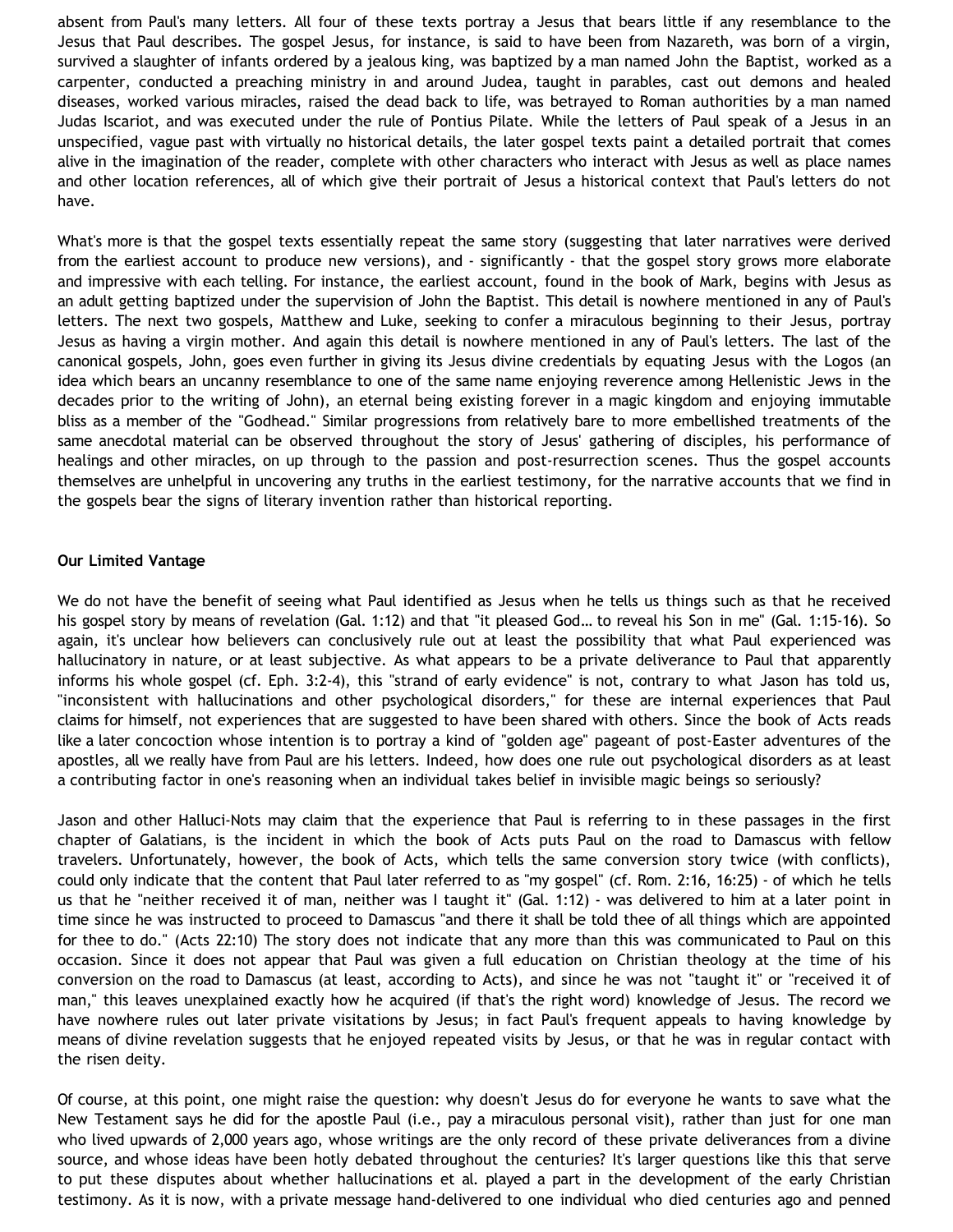into texts which read like legend and myth, the result that reaches us in the modern era tends to raise more questions than it can hope to answer, and to cause more problems than it can hope to resolve. Apparently the all-wise, all-knowing creator of the universe finds the present method of disseminating its word to be preferable to a direct approach, but for reasons that we will likely never know.

## **Needlessly Limiting Possible Alternatives**

A common apologetic tactic is the artificial restriction of available options for consideration on some point of contention to only two alternatives, one preferred by the apologist and the other presented as too implausible to be taken very seriously. Even though such strategem typically trades on superficial understanding of the issues involved, the intention behind such a ploy is not only to score an easy victory for theism, but also to belittle any alternative to theism (and any would-be adherents by implication). In [Basic Contra-Theism](http://bahnsenburner.blogspot.com/2006/05/basic-contra-theism.html), I encountered this proclivity for simplistic bifurcation as I considered the common apologetic treatment of the "origin" of the universe as "a choice between self-generating matter and an intelligent Creator." It seems that apologists are so accustomed to thinking in terms of square circles vs. circular squares, that non-believers should be mindful not to fall into the same booby-traps. For we see this propensity to bifurcate in an article called [A Closer Look at the Subjective Visions Theory](http://www.tektonics.org/guest/wildvis.html), to which Jason linked for support. Its author writes:

according to the 'subjective visions' theory, those that saw Jesus did so within the context of a dream, vision, etc., but Jesus did not really appear. In other words, it was the result of the mind playing tricks, or a hallucination.

Of course, the causality behind the experiences that Paul and other alleged eyewitnesses of the resurrected Jesus need not have been either hallucinations or "the mind playing tricks." An individual can have what some might term 'visions' as a result of a heightened, frenzied state, akin to what many charismatics and Pentecostals sometimes experience when brought to a trance-like state in which a subject may be heard babbling a "nonsense language" (so-called "speaking in tongues"). An individual can in fact be encouraged to "let go" of himself and be "taken over" by what are supposed to be "spirit forces." The subject may not experience actual hallucinations, but may be expected that the exhiliration thus experienced has religious significance. Since the details of what Paul's 500 witnesses actually experienced are nowhere given, it is possible that the individuals he had in mind underwent a kind of mass trance-like episode. Earl Doherty points out that the wording Paul uses in I Cor. 15 suggests precisely this:

In a study of the meaning of "*ophthe*" (the 'seeing/appearance' word in the Greek), *The Theological Dictionary of the New Testament* (vol. V, p. 358) points out that in this type of context the word is a technical term for being " in the presence of revelation as such, without reference to the nature of its perception." In other words, the ' seeing' may not refer to actual sensory or mental perception. It may simply be "an encounter with the risen Lord who reveals himself... they experienced his presence." If what we have here is more a sensing of Christ's " presence" than a full-blown hallucinatory vision, this would make it easier to accept that so many individuals and even a large group could imagine they had undergone such an experience. It is far from clear, therefore, that Paul in 15:5-8 is describing anything more than a series of occasions on which many people, most of them within a group already formed for a religious purpose, felt a conviction of faith in the spiritual Christ, experiences which took on heightened significance with the passage of time. (2)

In fact, from the scant description that we are given, Paul's 500 witnesses could very well have experienced the same kind of delusion nurtured by indulged religious hysteria not unlike the kind experienced by Marshall Applewhite and his Heaven's Gate followers. Applewhite was so certain there was a space ship hiding in a comet's tail, that he happily poisoned himself so that he could be resurrected on board the otherwise undetectable craft and be carried off into paradise to live happily ever after. The familiar ring of this kind of sold-out certainty concerning a set of ideas that are clearly absurd is due to its sounding for some 2,000 years now. Whether this delusion is constituted by "subjective visions" or by something else, can certainly be debated. But the dubiousness of such claims cannot. Was Marshall Applewhite hallucinating? I don't know, but I tend to doubt that he was since his devotion to his nonsense was sustained over a long period of time. Do I believe that the space ship he said was hiding in a comet's tail really existed? No, I don't. Do I believe that a universe-creating deity "became flesh and dwelt among us" some 20 centuries ago, only to be nailed to a cross and resurrected back to life three days later, and later wafted up to a magic kingdom above our heads some place? No, I don't.

Christian believers have a vested interest in rejecting out of hand explanations that do not affirm their predetermined religious commitments, only then to concoct occasionally plausible-sounding objections to any alternative hypothesis that's been proposed by a non-believer. The problem is not restricted to their inability to explain how they could possibly know for certain what was going through the apostle Paul's mind so as to confidently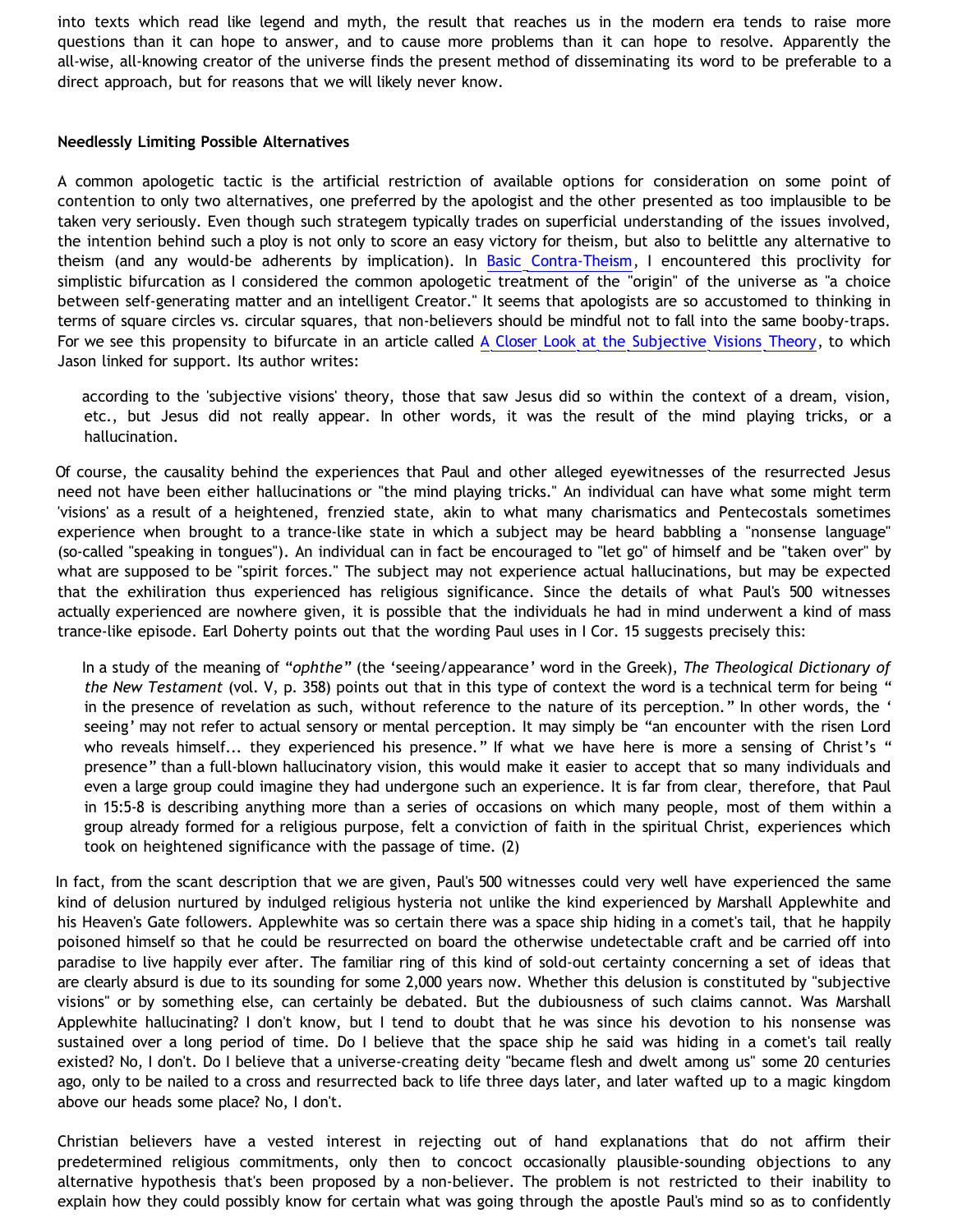rule out psychological disorders as a key or contributing factor behind his claims; it also includes the implausible outcomes that their objections lead to when applied as principles in determining the truth of rival claims of a religious nature. I'm referring here to the unintended consequences that are likely to arise from the implications generated by the objections apologists raise against criticism, as well as to the ingenuity they must summon up in order to craft a host of qualifications that are enlisted to stave off unwelcome applications of the same. For instance, apologists will insist that the mystical claims in Paul's letters do not indicate psychological disorders, while the belief that a space ship hiding in the tail of a comet and waiting to scoop up believers' souls after they imbibe a lethal cocktail, is clearly whacko. O what a tangled web they weave...

#### **Rival Miracle Claims**

There is no doubt that religious believers reserve for themselves the right to pick and choose which miracle reports they will accept. But this privileged selectivity does not reduce to the application of rational principles. Non-Catholic Christians, for instance, while blindly affirming the stable-mindedness of the anonymous five hundred witnesses mentioned in I Cor. 15, typically dismiss [the](http://en.wikipedia.org/wiki/The_) eyewitness testimony of the estimated 70,000 or so who attest to the [Miracle of the Sun](http://en.wikipedia.org/wiki/The_), seen outside Fatima, Portugal in October 1917 by 140 times the number that the New Testament claims to have spotted the resurrected Jesus. And unlike Paul's claim to so many eyewitnesses in I Cor. 15, in the case of the Miracle of the Sun we have actual names of witnesses who were present at the miracle, such as the attending newspaper reporter Avelino de Almeida, and Dr. Joseph Garrett, Professor of Natural Sciences at Coimbra University.

Another Halluci-Not and prolific writer of [sweet nothings](http://www.reformed.plus.com/triablogue/hays_topical_index.html), Steve Hays has sought to preempt the use of what many take to be well-documented [Marian Apparitions](http://triablogue.blogspot.com/2006/05/marian-apparitions.html) as counter-examples to the Halluci-not thesis. When attempting to counter the proposal that Paul's experience of Jesus was visionary in nature, the apologist exhibits a strong tendency to take Acts as actual history:

This fails to distinguish between an objective vision or appearance and a subjective vision or appearance... Even in the case of the Damascus road encounter, this was a public event, not a private event, for Paul's escort were also witnesses to this audiovisual event. It's a spatiotemporal phenomenon.

We must not forget that the book of Acts itself puts the words "heavenly vision" into Paul's mouth when it portrays him as recounting his conversion experience to King Agrippa (Acts 26:19). Thus it is up to the author of Acts to clarify whether his story's purported experience by Paul was "an objective vision or appearance" or "a subjective vision or appearance." The details given in Acts are too scant and inconsistent with themselves to allow us to make this clarification with much confidence. Naturally the apologist does not want it to be considered subjective, but in [the](http://www.strongatheism.net/library/atheology/cartoon_universe_of_theism/) [cartoon universe of theism](http://www.strongatheism.net/library/atheology/cartoon_universe_of_theism/), everything is ultimately subjective anyway. Steve may say to me that, since I am persuaded that, like the gospels, Acts is more legend than history in the first place, that I therefore cannot rely on Acts 26:19 to support the visionary proposal. But if Acts is more legend than history, then the stories of Paul's conversion on the road to Damascus are brought into serious doubt anyway. As Earl Doherty points out in response to Gary Habermas' statements to Lee Strobel on page 234 of *The Case for Christ*, we actually have in the New Testament "a wealth of invention" (Doherty) where Habermas chooses to see "a wealth of sightings of Jesus."

Each writer sat down to provide 'proofs' of Jesus' rising in the flesh," explains Doherty, "and they all quite naturally come up with anecdotes of their own, which best explains their incompatible variety. (3)

Anxious to dispel the subjective implications of phrases such as "heavenly vision" used by Acts to describe Paul's sighting of Jesus, Steve exclaims:

There is also an obvious difference between saying the same Jesus appeared to Paul and the twelve, and saying that Jesus appeared the same way to Paul and the twelve. Even if the Damascus road encounter involved a different mode of presentation, this does not imply an identical mode of presentation for Easter.

But does Paul ever distinguish between the nature of his sighting of Jesus and the sighting of Jesus he says these others enjoyed? On the contrary, it remains ambiguous and unspecified, thus allowing believers to uncritically read gospel details into what they read in Paul. Apologists need to understand that, while they want to put the onus on the New Testament's critics, the onus is really on the New Testament itself to shore up the very areas where they claim its critics habitually default. Steve claims that

the whole point of this chapter is to repeatedly stress the physicality of the glorified body

even though the chapter nowhere uses the word 'physical' (at least not in any of my translations), not to mention the fact that this position needs to be reconciled with what we read in I Peter 3:18, which speaks of Jesus as "being put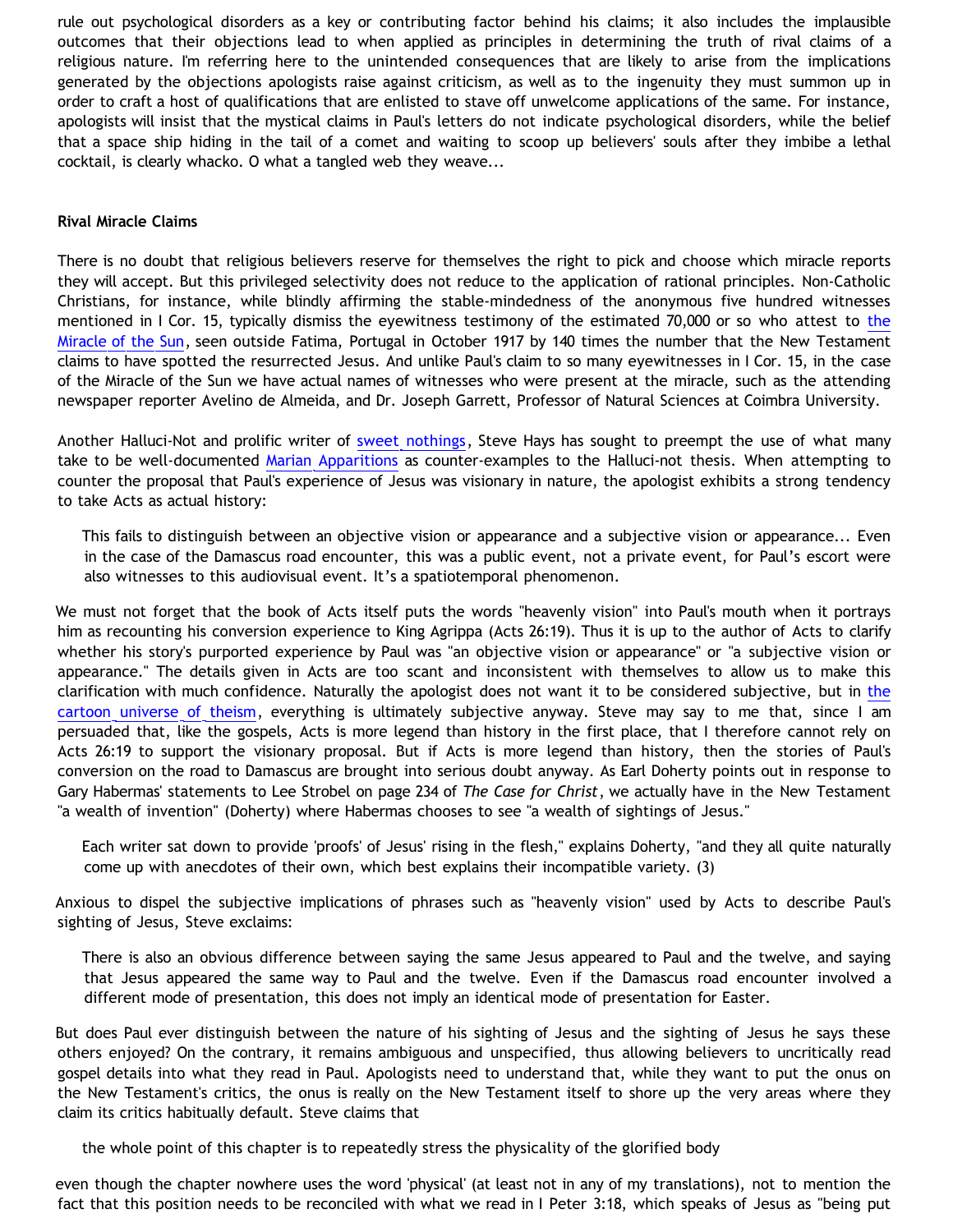to death in the flesh but made alive in the spirit." It is hard to read this statement as coming from one of Jesus' own disciples who, according to the gospels, met face to face with a physically resurrected Jesus.

Steve may counter that Paul spoke of Jesus having been resurrected in the flesh, but Paul himself indicates that there are different kinds of flesh, that "all flesh is not the same flesh" (I Cor. 15:39), which leaves open the possibility that Paul may have reserved the use of the term 'flesh' in some circumstances to refer to some spiritual, non-physical "substance" which is to be distinguished from the tissue, bone and organs of living organisms. So this is at best inconclusive. Moreover, Paul insists that "flesh and blood cannot inherit the kingdom of God" (I Cor. 15:50), which suggests that the physical bodies we have are not analogous to the resurrected bodies that believers should expect to awaken in once they are resurrected. All these issues point to just some of the many serious ambiguities that plague the New Testament record, thus inviting endless contests between conflicting interpretations and wide-ranging speculations. (I'm glad these aren't my problems.) To be sure, there have been many efforts over the centuries to codify an authorized interpretation, but this endeavor is about as effective as trying to harvest wheat on the dark side of the moon; and no matter how much effort is applied to this ambition, the early record is still what it is: laden with incompatible variances and unyielding ambiguities.

Concerning reported sightings of the Virgin Mary, Steve hedges when considering the question "Do we reject Marian sightings?" giving no firm answer one way or another. He says that

some reports are more credible than others because some reporters are more credible than others.

I agree: some reports are more credible than others, and some reporters are more credible than others. But here we might inquire as to what criteria Steve consults in determining whether a report is "more credible than others," or in determining when one reporter is "more credible than others." Obviously the writers of the New Testament meet his criteria, while what he has written strongly suggests that his contemporaries (or near contemporaries) who have claimed to have been visited by the Virgin Mary, do not meet his criteria. What are those criteria? Heaven knows! But he does give some indication here:

After all, how do they know what Mary looks like? Jesus was seen by his contemporaries. But no one today is a contemporary of the Virgin Mary. No one knows what she used to look like when she was walking the earth two thousand years ago. Any "recognition" of Mary would be based, not on a knowledge of the historical individual, but on Catholic art and iconography. Mary a la Raphael.

If it is valid to ask how those who claim to have experienced a visit from the Virgin Mary "know what Mary looks like," we should also ask: How did Saul of Tarsus know what Jesus looked like? Steve says that "Jesus was seen by his contemporaries," but this may be read as saying far too much. That one is a contemporary of another, does not indicate that either has seen the other or knows what the other looks like. For instance, both Steve and I are contemporaries, but I would never be able to pick him out from a crowd. Nor would he be able to do the same with me. Today we have cameras which record faithful images of our physical features, such that I could pass my picture to Steve via e-mail, and then he very well might be able to pick me out of a crowd. But cameras were not around in 1st century Palestine, so Jesus' "contemporaries" (an expression which takes the gospels as history) didn't even have this benefit. The "no one knows what she used to loo like" approach is certainly applicable in considering claims involving inanimate objects, such as that the burnt markings on a tortilla are the image of Mary. But a sighting of the Virgin Mary is usually claimed to involve an encounter with the real McCoy, though perhaps only in spirit form, which can enable direct communication, sometimes even dialogue (such as we find in Acts' versions of Paul's firsthand encounter with Jesus). And if the apparition *identifies* itself as the Virgin Mary (just as whatever it was that appeared to Saul of Tarsus on the road to Damascus allegedly identified itself as Jesus), then there's no need for face recognition based on prior knowledge of "what she used to look like when she was walking the earth two thousand years ago" in the first place. The apparition could very well have introduced itself as the Virgin Mary, and the person experiencing the vision, whether subjective or otherwise, might very well be prone to believing it.

Regardless, Steve makes it clear that he is committed to taking the New Testament - including significantly the gospels - as historically accurate on its say so when he writes:

We have more than the Easter appearances to go by. We also have everything that went before. Easter Sunday comes at the tail-end of the Gospels.

How these apologists' belief in the bible amounts to anything better than "it's true because I want it to be true," is not at all clear. But it is clear enough that Steve has the gospels in mind when he asserts that

this additional biographical material gives us a chance to become acquainted with the apostolic witnesses to the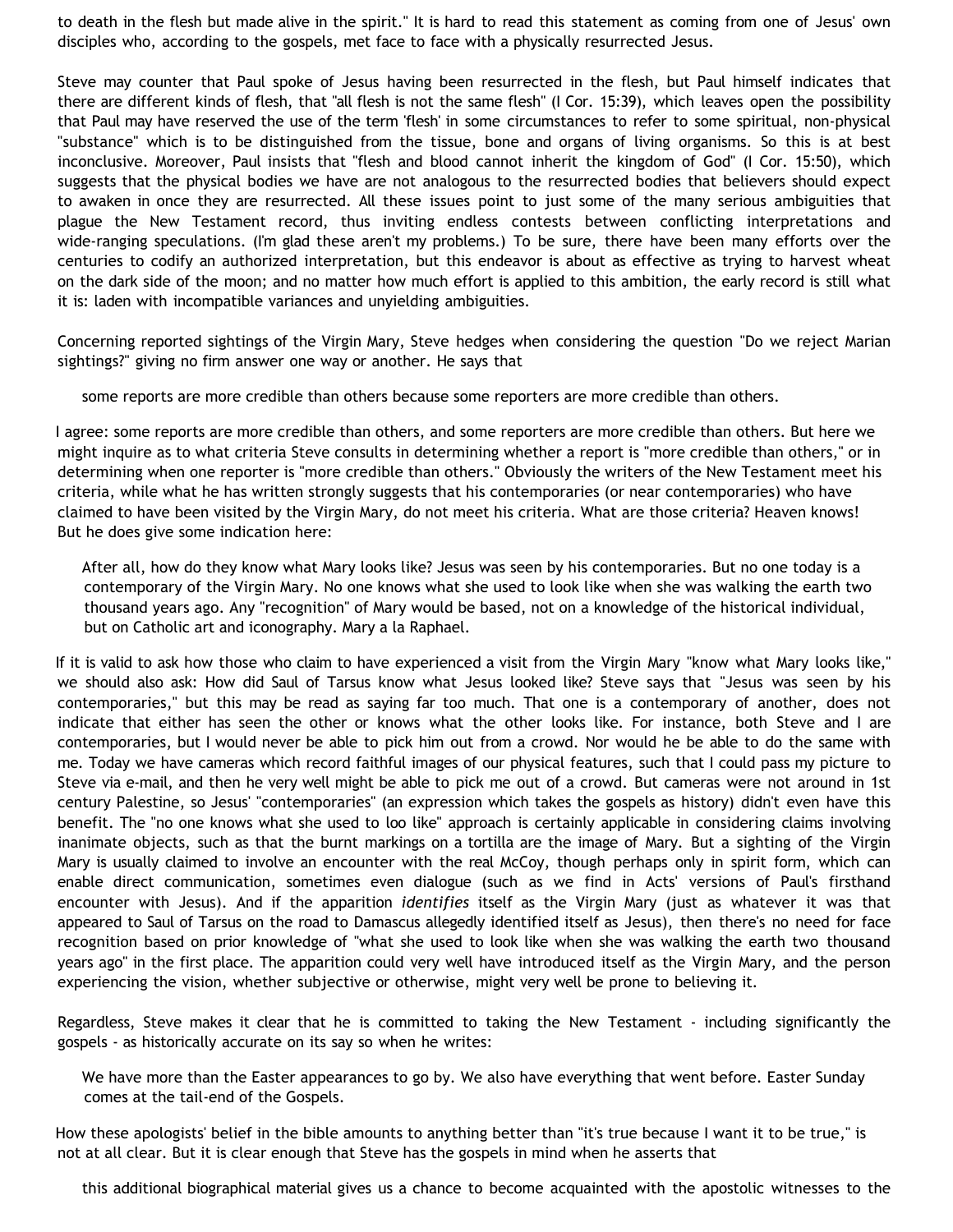Resurrection.

But what the witnesses that Paul speaks about in I Cor. 15? For instance, what "biographical material" do we have in the case of the 500 who Paul claims saw the risen Jesus? Even though this is among the earliest post-resurrection sightings of Jesus reported in the New Testament, Paul mentions it *only in passing*, not even telling us who any of these 500 might have been or where the sighting may have occurred. Apparently this doesn't matter, because the gospel details are read into the accounts we read in Paul's and other early letters, such that "by the time we arrive at the Resurrection, we know a good deal about the character and quality of the reporters." Were I to take so much for granted in my criticism of Christianity, apologists would try to make a field day of me.

Steve says:

This is not at all the same thing as comparing a reported sighting of Jesus with reported sighting of Mary, where you have two isolated reports without any supplementary background material to help us size up the reporters. To compare the first Easter with Lourdes or Fatima or other suchlike is comparing the incomparable.

Indeed, the sighting of Mary at Fatima is so better documented than the unattested and conflicting reports that we find in the New Testament's epistolary record, that the two are essentially incomparable.

In a last-ditch effort to discount sightings of the Virgin Mary, Steve asserts:

The Resurrection is a purposeful event. Seeing Mary is a grilled cheese sandwich is not.

This merely puts the onus to prove a negative squarely on Steve's shoulders. Otherwise he risks asserting from his own ignorance while standing on New Testament invention. It is not difficult to suppose that the individual(s) who saw Mary in a grilled cheese sandwich would agree that their sighting was not a purposeful event. If one can suppose that turning water into wine or causing a fig tree to wither is sufficiently purposeful for an incarnated deity to take trouble to effect, one can with as much imagination consider that an apparition in burn marks, water stains, tree knots, etc., to be just as purposeful. A mind inebriated on religious faith has already stepped onto the wild-card grounds of make-believe. Surely if apologists had something more substantial than special pleading and rash dismissals, they'd be screaming it instead of these paltry offerings.

## **The Questionable Value of Purported Eyewitness Testimony**

It is important to keep in mind that, in many cases of eyewitness testimony reported in the New Testament, we do not have this testimony from those who are said to have been the eyewitnesses themselves. The reports are at best secondhand (if not further removed) even to those who recorded them. In fact, in most cases we don't even have their names! For instance, in Acts' stories of Paul's conversion on the road to Damascus, Paul is said to have been travelling with an unspecified number of companions. Who these men were and why they, too, were not converted as was Paul, we are not told. The story seems to include them only so that it can be claimed that Paul was accompanied by witnesses to the same event, thus serving as an element deliberately included (perhaps invented?) to anticipate the charge of hallucination, for they serve no other purpose in the story.

Would we accept stories of such supernatural character if we were told that they have taken place in our time? Suppose a woman takes the stand in defense of her husband who is being tried for a murder which took place 20 years earlier. The known facts of the case are that there is a victim whose death clearly resulted from foul play, that a blood-stained knife has the accused's fingerprints all over it, that there is a receipt for the purchase of the blood-stained knife signed by the accused, that the accused had strong motive to eliminate the victim, etc. The prosecution is confident that they have an airtight case against the accused. But when the wife takes the stand, she explains to the court that she was present at the scene of the murder when the victim met his violent demise, but that the perpetrator was in fact not her husband. On the contrary, she tells the court that a vampire bat had flown into the room where the victim was killed and turned into a dark-haired man wearing a long, flowing cape. The caped man then walked over to the accused and grabbed the murder weapon, which was in the accused's possession at the time, then strutted over to the victim and stabbed him right into the heart. As the victim lay dying in a pool of his own blood, the caped man turned back into a bat and flew back out the window, never to be seen again. The members of the audience in the courtroom are aghast at what they had just heard, and naturally find the witness's testimony unbelievable. But as she is cross-examined, she insists that her testimony is true, and tells the court that there were more than 500 other witnesses to these very events. Thus the sighting of the vampire was therefore, as Steve says of Paul's sighting of Jesus on the road to Damascus, "a public event, not a private event," and therefore not dismissable as an hallucination or psychotic episode. Of course, this was 20 years ago, so she does not have the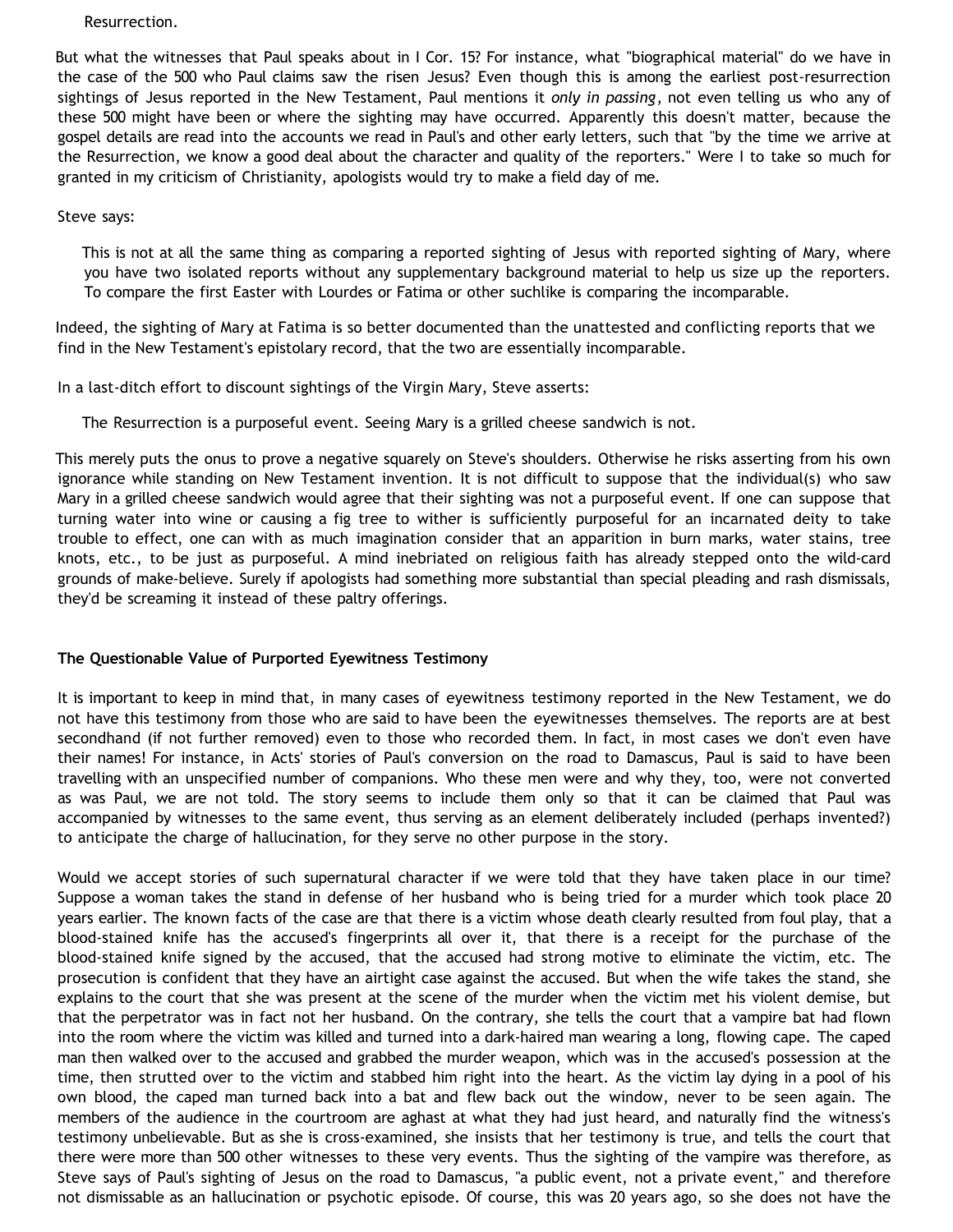details as to the identity and present whereabouts of these unnamed witnesses to this amazing event; she even indicates that some have already "fallen asleep," which the court is to understand as meaning deceased. When asked if any of these 500 witnesses had names, she assures the court that they in fact had names, such as (and I quote) " [Bob, Nick, Dan, Pete, Frank, Eddie, and Arnold.](http://presstheantithesis.blogspot.com/2006/03/your-post-stunk-when-christian-you.html)" She goes on to list the names of no fewer than 12 of the more than 500 witnesses she insists were at the scene of the crime when it happened. So her story is clearly on a par with what we find in the New Testament relating to Jesus' post-resurrection appearances, with the added benefit of a live witness who can be cross-examined. What do you suppose that further cross-examination will uncover holes in her story? What if we had the benefit of being able to cross-examine Paul and other NT writers on the stories that they told? From our vantage, we will never have this opportunity, but the Halluci-Not thesis is driven by the dogma that we are to believe what we read in the New Testament on its own say so. Critical thinking need not apply.

Now here's the question to ponder, and I'm sure it wasn't hard to see it coming: If you were a member of the jury in this trial, how would you evaluate this woman's testimony? Would you think that what she told the court accurately reflects what actually happened at the time of the murder? Or, would you suppose that she

On Jason Engwer's reasoning, we cannot suppose that hallucination was involved, for

Subjective visions, whether we would call them hallucinations or something else, would be experiences within an individual's mind, not shared experiences. While it would be possible for people to have similar hallucinations around the same time, we wouldn't expect the details to be identical.

But since we do not have any testimony from the 500 or so witnesses that the accused's wife claims were present at the scene of the crime, we have no confirming indicators of which details those 500 or so witnesses would report, had we the opportunity to consult them. Thus we would not know whether their experience was shared or dissimilar. Such factors do not seem to concern Jason, for he continues:

If some people lost at sea begin having hallucinations, it's possible that they would all think that they're seeing a ship, but it's highly unlikely that all of them would think that the ship is the same color, is at the same distance, is traveling at the same speed, has the same markings on the side of it, etc.

Similarly, in his blog [Hallucinations?](http://triablogue.blogspot.com/2006/04/hallucinations.html) Jason quotes Gary Habermas:

Let us suppose that a group of twenty people is sailing across the Atlantic Ocean when the ship sinks. After floating on the ocean for three days with no sleep, food, or fresh water, and with the strongest desire for rescue, one member points to a large ship on the horizon that he is hallucinating. Will the others see it? Probably not, since hallucinations are experienced only in the mind of the individual. However, let us suppose that three others in the group are so desperately hopeful of rescue that their minds deceive them into believing that they see the ship as well. As their imaginary ship approaches, will they all see the same hull number? If they do, it is time for the entire group to begin yelling at the top of their lungs because the ship is real. (4)

This is all well and good, at least in the case where details such as the color of the vessel, the rate at which and direction in which it may traveling, its hull number, even its port of call, might be reported by those experiencing the hallucination so that they can be compared. But in the case of Paul's unnamed 500 or so witnesses, we do not have their testimony, so we do not know what they would report if they in fact existed and could be questioned. That's just the point: this is all a secondhand claim by Paul, with no references, no details, not even an indication of time or place! So even if this were a case of hysteria-induced mass hallucination (which the apologists have not proven impossible), we are not given any details as to what they might have experienced, so if there were discrepancies in their experience, they are omitted from Paul's secondhand (or further removed) report. In other words, we do not have firsthand testimony from these 500 witnesses, so the question of their uniformity is unanswerable on what we are given in the New Testament. For all we are given, some of Paul's 500 might have seen a Jesus who had long hair, suffered from chronic acne and smelled of urine, while others might have seen a Jesus who was balding, bearded and smelled of fish. Still others might have seen a pristine Jesus, glowing with white light and surrounded by singing angels. Habermas' objection is thus insufficient to put the believer's worries to rest, because the scenario he uses to inform it is not sufficiently analogous to the situation recorded in the New Testament.

# **"...it's highly unlikely that..."**

My attention is often piqued when a Christian apologist insinuates that a proposal under consideration is deemed "unlikely," such as when Jason writes: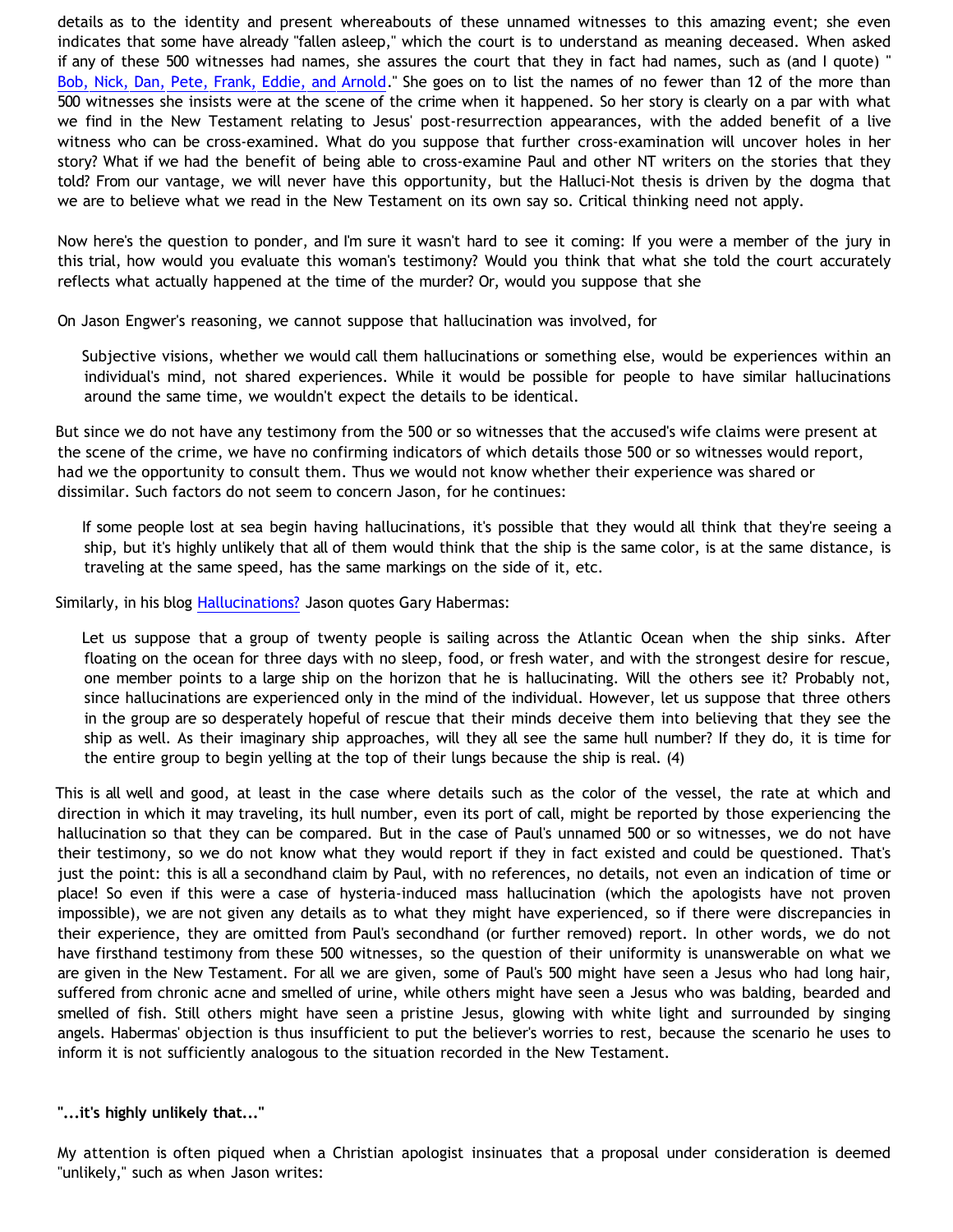It seems unlikely that a group of 11 people or a group of more than 500 people would have hallucinations of Jesus at the same time without eventually discovering that they had been mistaken.

Of course, we should not expect any New Testament writer to have come forward to correct the record if in fact any of these alleged eyewitnesses did discover that they were mistaken. But there is an even larger concern here. While we are told that coincidental mass hallucination "seems unlikely," this is stated in the context of a defense of a belief system which tells us that "all things are possible" (Mt. 19:26), that the universe was created by an act of consciousness, that dead people rose from their graves (cf. Mt. 27:52-53), that serpents and donkeys and burning bushes speak in human languages, that water was turned into wine by a wish, etc. To assess the likelihood of some event or occurrence under consideration, a thinker, whether he realizes it or not, is making reference to fundamental premises that he holds about the world in general. As some apologists might say, he is "invoking his worldview presuppositions." Greg Bahnsen explains:

presuppositions have the greatest authority in one's thinking, being treated as your least negotiable belief and being granted the highest immunity to revision.(5)

What 'seems likely' to me is that the apologist is not mindfully conscious of his own worldview's basic premises and their implications as they concern the issues on which he makes such pronouncements. He is torn between the premises of the position he wants to defend, and premises he employs in that position's defense: on the one hand, the Christian's position affirms a fanciful, cartoon-like view of the universe where anything the ruling consciousness wishes is not only possible, but the very standard of reality as such; while on the other hand he seeks to dismiss alternatives to his paradigm on the basis that certain elements of those alternatives "seem unlikely." There's a fundamental inconsistency here, one that usually runs along undetected by the believer as he insists on a fantasy while illicitly borrowing from a reality-based worldview. On the basis of my worldview's fundamentals, I can consistently suppose that it is "highly unlikely" that a group of individuals will have the same hallucination, complete with shared uniform details, and for reasons not unlike those which Jason himself has mentioned. For instance, an hallucination is not only an individual and private experience, its distortion of what one perceives is most likely to be influenced by such an enormous number of imperceptible factors that it would be essentially unrepeatable. But if I held to the view that the universe is run by a magic spirit who choreographs all events in human history according to a divine "plan," on what grounds could I confidently say that uniform hallucinatory experiences shared by even enormous numbers of human beings is either "unlikely" or impossible? Blank out.

In the final analysis, the proposal that hallucinations or other subjective factors played a role in the development of early Christian accounts, is not as implausible or "unlikely" as these apologists would like to believe. The objections raised against the possibility of hallucinatory causes behind the alleged eyewitness testimony in the epistles of Paul, for instance, rely on numerous questionable and sometimes indefensible assumptions, a tendency to read too much into what is actually given in the New Testament, the failure to distinguish between detailed firsthand account and secondhand or further removed testimony wholly lacking in details, and other hallmarks of over-anxious reasoning which frequently accompanies defenses of religious worldviews. Most ironically, we are told that it is "highly unlikely" that mass hallucinations may have played a role in Christianity's beginnings, while being assured that the New Testament's fanciful, myth-like stories are not only true, but divinely inspired truth, fit to serve as the bedrock of our perspective on life and reality as such. One can only say: May the Force be with you!

Notes:

(1) Some of the recent blog articles fueling this controversy include:

[The Visionary Basis of Christianity](http://debunkingchristianity.blogspot.com/2006/05/visionary-basis-of-christianity.html), by Matthew (8 May 06) [God Fought Monsters In Order To Create The Universe: How John Loftus Reads The Bible,](http://triablogue.blogspot.com/2006/05/god-fought-monsters-in-order-to-create.html) by Jason Engwer (8 May 06) [The Hallucination Theory: A Skeptical Delusion](http://triablogue.blogspot.com/2006/05/hallucination-theory-skeptical.html), by Jason Engwer (10 May 06)

[Hallucinations,](http://triablogue.blogspot.com/2006/04/hallucinations.html) by Jason Engwer (11 Apr 06)

- (2) *Challenging the Verdict: A Cross-Examination of Lee Strobel's "The Case for Christ*," pp. 253-254n.88.
- (3) Ibid., pp. 203-204.
- (4) *The Case for the Resurrection of Jesus*, p. 106.
- (5) [Van Til's 'Presuppositionalism'](http://www.cmfnow.com/articles/pa195.htm)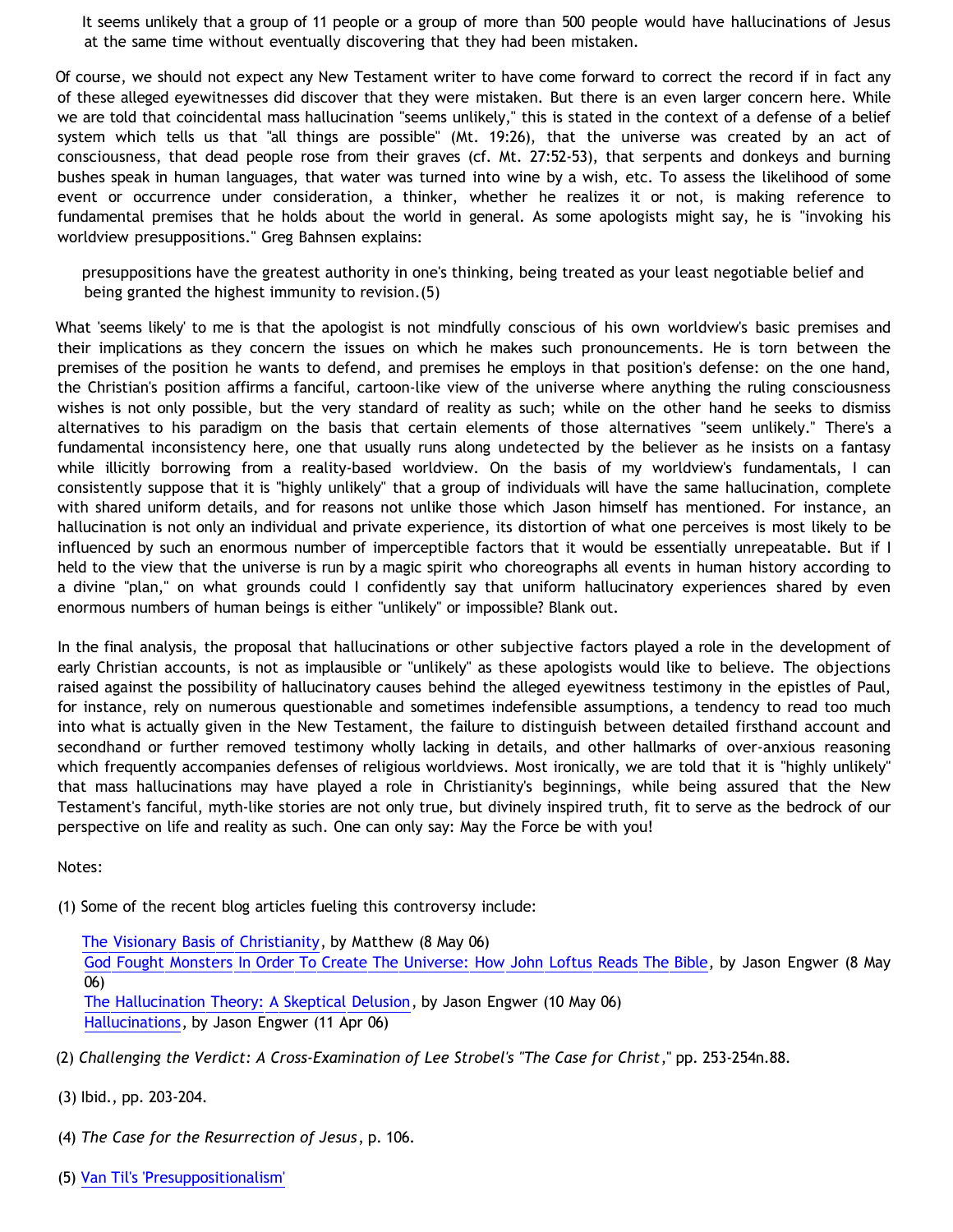by Dawson Bethrick

*posted by Bahnsen Burner at [7:00 PM](http://bahnsenburner.blogspot.com/2006/05/jason-and-halluci-nots.html)*

## **10 Comments:**

[Frank Walton](http://www.blogger.com/profile/10663796) said...

Yet another useless and already-dealt-with post that Dawson Brainless posts.

[May 13, 2006 10:02 PM](http://bahnsenburner.blogspot.com/2006/05/114758297369493548)

[Not Reformed](http://www.blogger.com/profile/8159639) said...

Wow, Frank, you destroyed Dawson's post. I'm going to have to join your team now. How can I sign up? Do I just wait for God to 'call' me, or maybe you could put in a good word for me? Oh Jesus, save my soul! I need you Lord! Your workers, such as Frank, have done such a good job of refuting 'the world,' and I know I need to be saved now. Please help me lord Jesus! Help me!

Dawson, beware. As soon as the Lord decides to call me, and transform my soul, you will be in big trouble. With Frank as my ally, no atheist stands a chance.

I just need to get saved first....if only I could initiate this process on my own...

# [May 15, 2006 1:27 PM](http://bahnsenburner.blogspot.com/2006/05/114772484916674603)

## [Bahnsen Burner](http://www.blogger.com/profile/7766918) said...

Yes, you're right, NR. Frank has demonstrated unprecedented mastery at scalding refutations, hasn't he? He really leaves all the other apologists in the dust. How does he do it?

As for initiating the process of salvation on your own, Van Til, in his autobiographical and miserably unpersuasive [Why](http://www.reformed.org/apologetics/why_I_believe_cvt.html) [I Believe in God,](http://www.reformed.org/apologetics/why_I_believe_cvt.html) suggests that anyone can be saved if he wants to. When he was yet an impressionable child and scared out of his wits one night when he imagined someone approaching his bed, he turned inward to the Christian god. He writes:

**Already I had been taught to say my evening prayers. Some of the words of that prayer were to this effect: "Lord, convert me, that I may be converted." Unmindful of the paradox, I prayed that prayer that night as I had never prayed before.**

Sure sounds like he initiated this action himself. After all, no one's forcing him to pray. This surely does not strike me as the "unexpected conversion" of a St. Paul or John Calvin. Van Til begin his Christian walk as a wimpering child. Now, doesn't that inspire you?

Regards, Dawson

[May 15, 2006 7:31 PM](http://bahnsenburner.blogspot.com/2006/05/114774666775907327)

[Frank Walton](http://www.blogger.com/profile/10663796) said...

Thanks for your support, not reformed :)

[May 16, 2006 11:56 AM](http://bahnsenburner.blogspot.com/2006/05/114780578526645977)

[Frank Walton](http://www.blogger.com/profile/10663796) said...

"Yes, you're right, NR. Frank has demonstrated unprecedented mastery at scalding refutations, hasn't he? He really leaves all the other apologists in the dust. How does he do it?"

Thank you, Dawson. It's easy, you have to first be honest in your assessments when criticizing someone. If not then your assessment isn't worth much. Thus one would be vindicated if they were to say, "Yet another useless and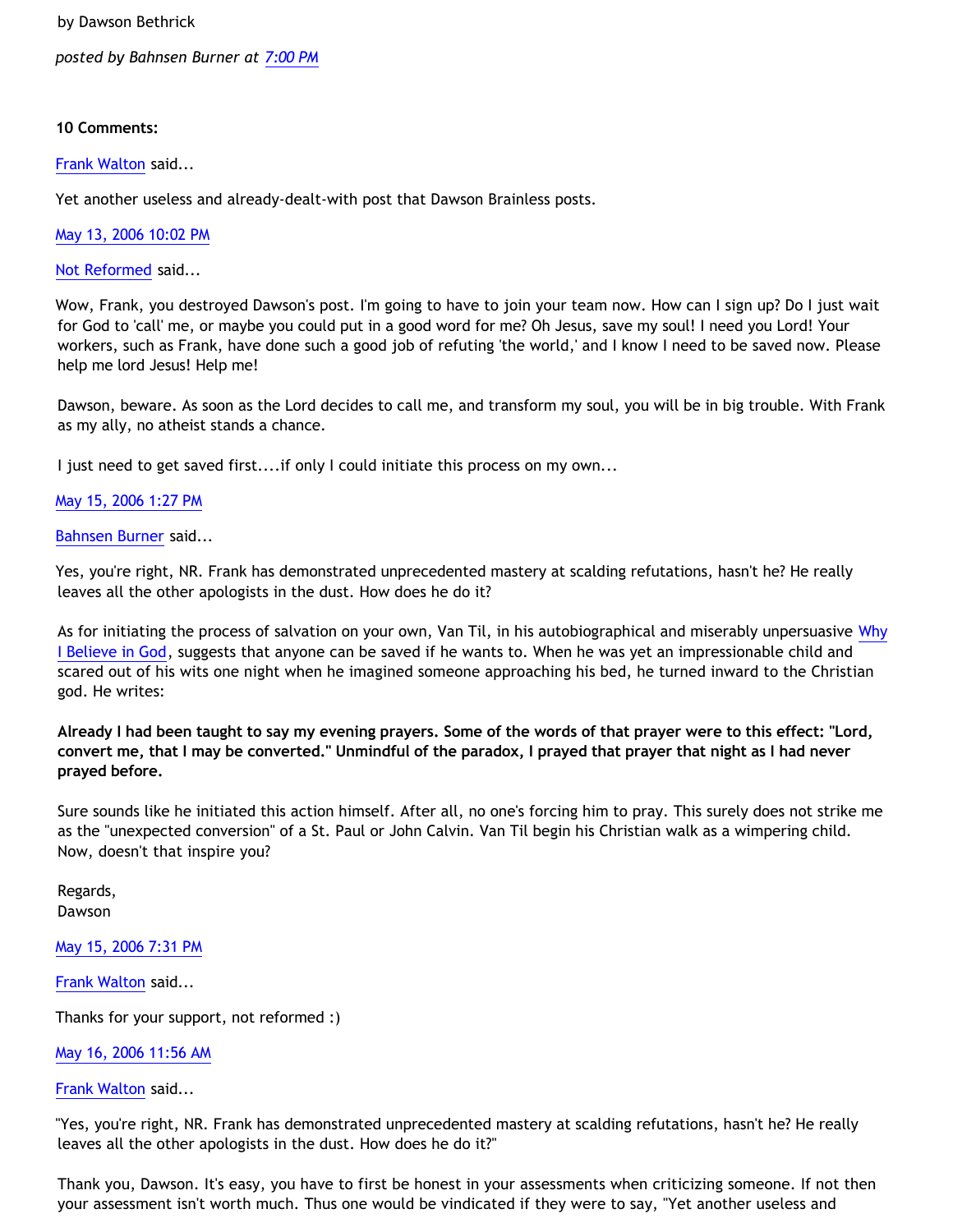already-dealt-with post that Dawson Brainless posts." I hope that helps. I'll pray for both you and not reformed.

[May 16, 2006 12:10 PM](http://bahnsenburner.blogspot.com/2006/05/114780665233116616)

[Bahnsen Burner](http://www.blogger.com/profile/7766918) said...

Well, you know what they say: Nothing fails like prayer.

By the way (since you seem to like the term), since the Christian god is said to be immaterial, it must be literally brainless, since brains are material things. Thus, referring to me as "Brainless" (with a captial 'B' mind you) is like equating me to a deity.

Regards, Dawson

[May 16, 2006 4:41 PM](http://bahnsenburner.blogspot.com/2006/05/114782291257251081)

[Frank Walton](http://www.blogger.com/profile/10663796) said...

*Well, you know what they say: Nothing fails like prayer.*

Well, the Bible doesn't teach that. In fact, the Bible makes it clear that your prayers may indeed fail. Nevertheless, I will still pray fro you and not reformed.

*By the way (since you seem to like the term), since the Christian god is said to be immaterial, it must be literally brainless, since brains are material things.*

You're right, God doesn't have a physical brain. However He is still omniscient.

*Thus, referring to me as "Brainless" (with a captial 'B' mind you) is like equating me to a deity.*

I'm comparing you to a deity but not equating you to a deity. For instance, my mousepad does not have a physical brain but I wouldn't say that the mousepad is equatable to God. However my comment of you being "brainless" wasn't meant to be literal but figurative. LOL, unfortunately you were too brainless to figure that out!

[May 17, 2006 12:37 AM](http://bahnsenburner.blogspot.com/2006/05/114785145287183357)

[Bahnsen Burner](http://www.blogger.com/profile/7766918) said...

Frank: "In fact, the Bible makes it clear that your prayers may indeed fail."

I don't have any prayers, Frank. And, what's more, I don't need any. Prayer is for those who have given up on themselves and do not want to take responsibility for their own choices and actions. Those who do not give up on themselves and who do not seek to evade moral responsibility, have no need for the pretense of prayer.

Frank: "You're right, God doesn't have a physical brain."

Then Christians worship something that is literally brainless. Thanks for making this clear.

Frank: "However He is still omniscient."

The Christian imagination is strong with you.

Frank: "my comment of you being "brainless" wasn't meant to be literal but figurative."

No, it was meant to be inflammatory, and you resort to it in place of genuine intellect. You demonstrate repeatedly that you have nothing better than childish epithets, and that's probably because you operate on a childish level, as I pointed out [here.](http://bahnsenburner.blogspot.com/2005/12/with-minds-of-children.html) If you think your comments have any hope of being persuasive against my position, you are indeed more delusional than I had supposed to date.

**Now, Frank, your ridicule and insults are unproductive and unwelcome. I have tolerated them in the past, but you will find that this will change. If you find that you cannot interact with maturity and respect, you will have to find**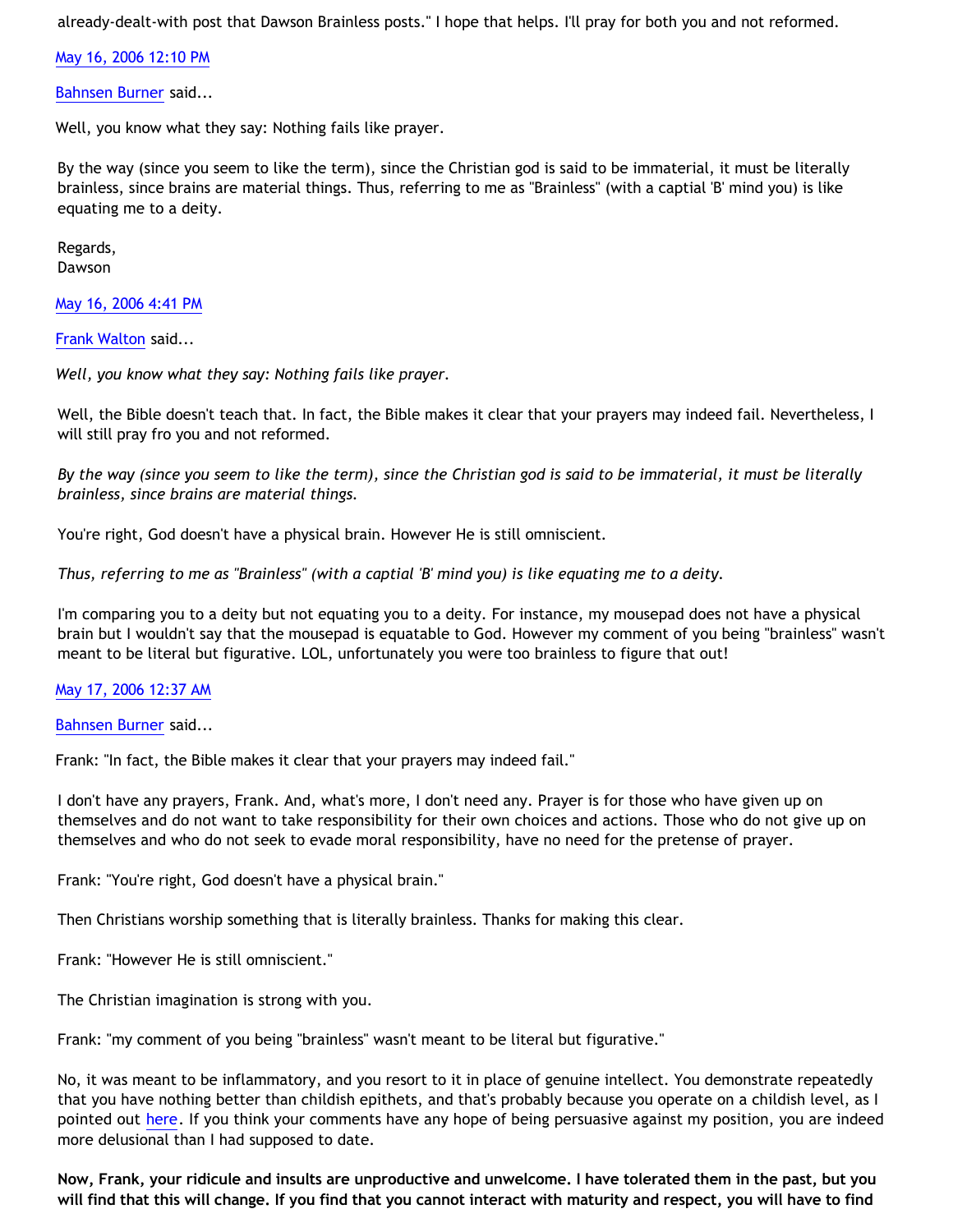**somewhere else to post your graffiti. Please take this in consideration before commenting on my blog again.**

Regards, Dawson

[May 17, 2006 3:38 AM](http://bahnsenburner.blogspot.com/2006/05/114786233278719093)

[Matthew](http://www.blogger.com/profile/18984146) said...

Dawson,

I am pleased to have seen a response to Mr. Engwer's critique of my post about "visions" on John Loftus' blog. I notice that your blog seems to be devoted to incinerating presuppositionalism. I am just beginning to learn in greater detail about this. I have read some cursory material on presuppositional apologetics and I'd like to dig deeper as time permits.

I am curious about one thing though: I am an atheist and I consider myself an evidentialist in that I consider the supernatural to be possible but quite unlikely given the lack of extraordinary evidence and I agree that philosophical naturalism is probably the most rational position I can take given the evidence from history, science, and philosophy that I have studied so far. I am wondering about "Presuppositional Naturalism". Is such a thing possible? Is such a position rational or even defendable?

I'd like your thoughts on it if you have the time and interest in responding.

Matthew Green, author of "The Visionary Basis for Chrisitanity" on 'Debunking Christianity'

[May 18, 2006 1:39 PM](http://bahnsenburner.blogspot.com/2006/05/114798478487156573)

[Bahnsen Burner](http://www.blogger.com/profile/7766918) said...

Hello Matthew,

Thank you for stopping by my blog and leaving your comment.

You wrote: "I am pleased to have seen a response to Mr. Engwer's critique of my post about 'visions' on John Loftus' blog."

Yes, there were a number of errors in the Triablogue postings regarding this topic, and when I had listed a few of them in an offline venting to John Loftus, he urged me to post them. The Triabloggers quickly dogpiled after I had published my say on the matter, apparently thinking that I am defending the hallucination theory when in fact I made it a point in my initial paragraph to indicate that I am not doing this per se. Perhaps I was not clear enough in stating that I see no reason to limit our alternatives to theories such as that the early Christians suffered mass hallucination, that Jesus faked his death (the so-called 'swoon' theory), that the body was stolen, etc. To say that I am confident that there is a much better explanation to the accounts that we find in the New Testament, one which does not resort to the irrationality of supernaturalism, would be somewhat of an understatement of my position. It is apparently my confidence that Christianity is false that likely arouses apologists. At any rate, the theories I mention here (hallucination, swoon, stealing Jesus' body) all grant to the New Testament record much more than it warrants. Since I know of no good reasons to tailor explanations of Christianity's beginnings in ways that make it a priority to come to grips with the New Testament's accounts on orthodox Christianity's own terms, and since I know of many good reasons to do otherwise, I understand that there's a much stronger case to be made against the New Testament than those provided by hallucination, swoon and body-snatching theories. My point in my present article was to show how the route of defense chosen by the Triablogue apologists is insufficient to rule out precisely what they're objecting against. ([Jason concedes](http://triablogue.blogspot.com/2006/05/dawson-bethricks-not-impossible.html) that the conclusions I've given so far are "not impossible.") In their hasty dogpile to respond to me (a fire needs to be quenched immediately or the whole house is at dire risk), the Triabloggers did pose some good questions, but questions coupled with question-begging arguments couched against the background hum of condescension and ridicule, are not the best formulae for refutation. I have drafted comprehensive rejoinders to the Triabloggers' responses to my piece, though I am still debating whether or not to post them as I suspect it will only serving to fan the flames of their resentment. Besides, since the hallucination theory is not my angle, I don't want to spend much time on it. In the meanwhile, I am focusing my investigation on a few of the non-Pauline epistles, to see how credible they are as testimony on behalf of orthodox Christianity. (Judging by what many NT scholars have pointed out about these sources, I'd be pretty concerned if I were a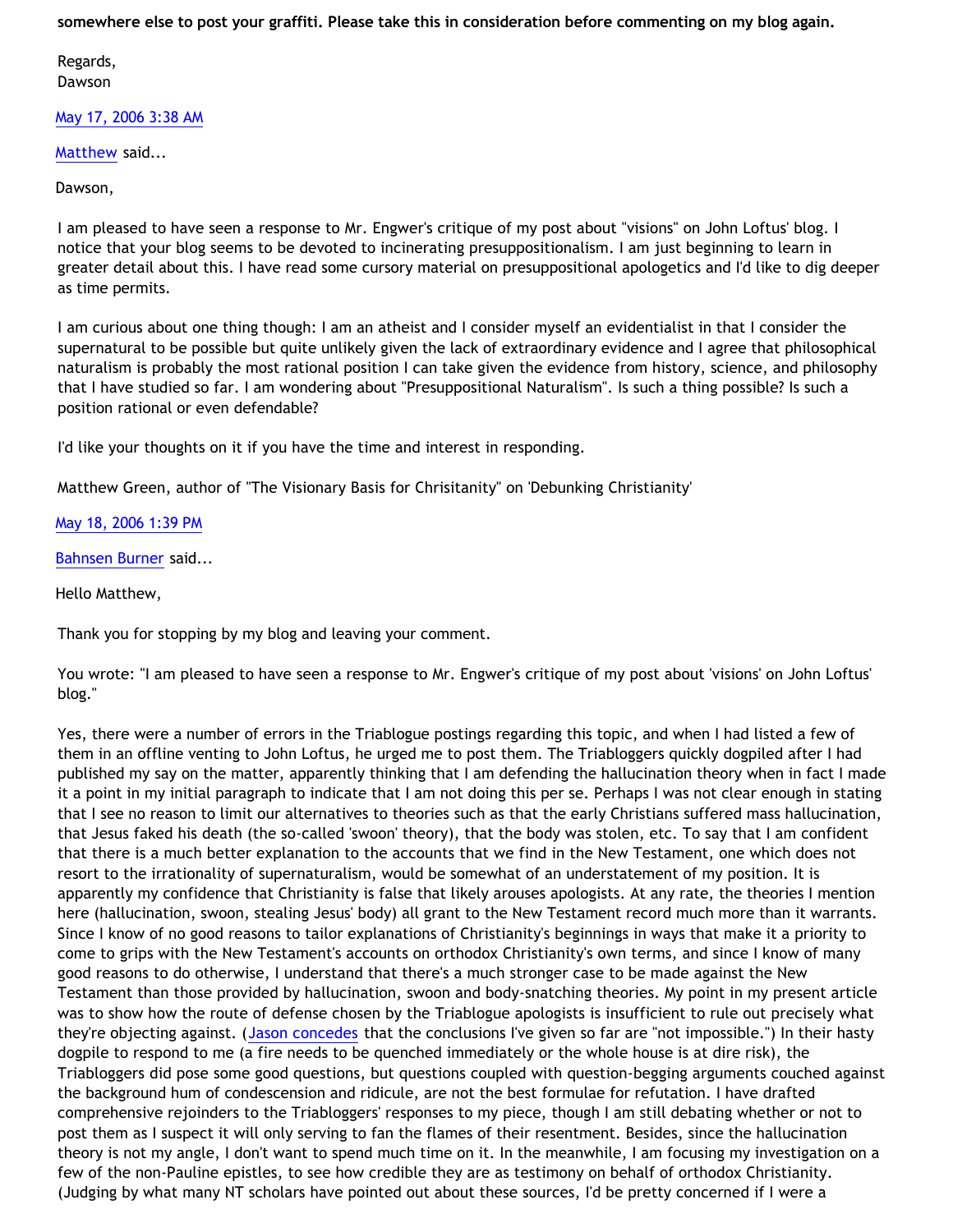# Christian.)

You wrote: "I notice that your blog seems to be devoted to incinerating presuppositionalism. I am just beginning to learn in greater detail about this. I have read some cursory material on presuppositional apologetics and I'd like to dig deeper as time permits."

When it comes to presuppositionalism or other types of apologetics, I strongly suggest that critics review apologetic sources firsthand, so that they have familiarity with these defenses in the words of their promoters. You will find numerous articles by presuppositionalists at the following sites:

# [Monergism.com apologetics jump page](http://www.monergism.com/thethreshold/articles/topic/apologetics.html)

[Covenant Media Foundation's free articles](http://www.cmfnow.com/index.asp?PageAction=Custom&ID=8)

# [vantil.info](http://vantil.info/)

Here's a link to [The Transcendental Nature of Presuppositional Argument,](http://www.geocities.com/katholon/VTARR74TNPA.htm) which you may find interesting as well. This is my transcription of section 7.4 of Greg Bahnsen's book *Van Til's Apologetic: Readings & Analysis*, pp. 496-529 (typos of course are mine).

You wrote: "I am curious about one thing though: I am an atheist and I consider myself an evidentialist in that I consider the supernatural to be possible but quite unlikely given the lack of extraordinary evidence and I agree that philosophical naturalism is probably the most rational position I can take given the evidence from history, science, and philosophy that I have studied so far. I am wondering about "Presuppositional Naturalism". Is such a thing possible? Is such a position rational or even defendable?"

At the moment I could only speculate as to what "presuppositional naturalism" may be (as with many labels, it could be used to refer to a variety of positions), and without more specifics, any judgment of such a beast being rational would be premature. But I will mention this in case it's helpful. One of the distinguishing characteristics of presuppositionalism is the attention it seeks to direct on those fundamental premises which provide a pretext to evidential investigations, especially if those investigations have to do with alleged events in the distant past. I think this focus is important because, well before we get to considering what may have happened in the remote past, we have already accumulated a sum of knowledge sourced in the immediate basis of our present existence. We are aware of things in the present tense, and this very fact itself implies numerous fundamental principles that should be identified explicitly and understood rather than left implicit only to risk being jettisoned in preference for less stable, even dubious assumptions, simply because they were not properly identified and understood. In other words, we should be ready to identify our starting point, and understand whether or not it meets the proper criteria of a starting point. As one familiar with the importance of an ultimate starting point, I make it a point to question what the Christian might think his starting point may be. Of course, once a critic of Christianity has declared his starting point, he should not be surprised when apologists aim to distort its content in order to make it vulnerable to their "interaction" with it. See for instance my 4 Oct. 05 blog [Probing Mr. Manata's Poor Understanding of the Axioms.](http://bahnsenburner.blogspot.com/2005/10/probing-mr-manatas-poor-understanding.html) (I do appreciate Paul Manata's habit of enumerating his points; it helps to separating the strands of incoherence that pour forth in his writing.) This is why, in my present article, I found it important to point out the cognitive dissonance between the affirmation on the one hand that mass hallucinations are "highly unlikely" and, on the other, the endorsement of a worldview which asserts the existence of invisible magic beings which can manipulate the objects in the universe (including human agents) at will and without the limitations of external constraints (a view which, if consistently followed, could only mean that one has no idea what may be likely or unlikely, since whatever happens depends on the ruling consciousness' unpredictable whims). The upshot is that the apologist has to borrow from my reality-based worldview in order to defend his fantasy-based worldview. This is known as the fallacy of the stolen concept, and it invalidates such defenses. (Meanwhile, [Steve says](http://triablogue.blogspot.com/2006/05/beckthrick-in-his-little-box.html) that my "appeal to a 'reality-based' worldview is question-begging," only to ask "What is real?" and "How do we know what is real?" His answer to this latter question is limited to "only two or three ways: by intuition, or observation, or revelation," giving the faculty of reason short-shrift. From this oversight, he nowhere explains how an "appeal to a 'reality-based' worldview is question-begging." This just confirms my overall point.)

I am curious, Matthew, what makes you think that "the supernatural" is possible? What exactly is being referred to by the term "the supernatural," and how does one distinguish what he calls "supernatural" from something he's merely imagining?